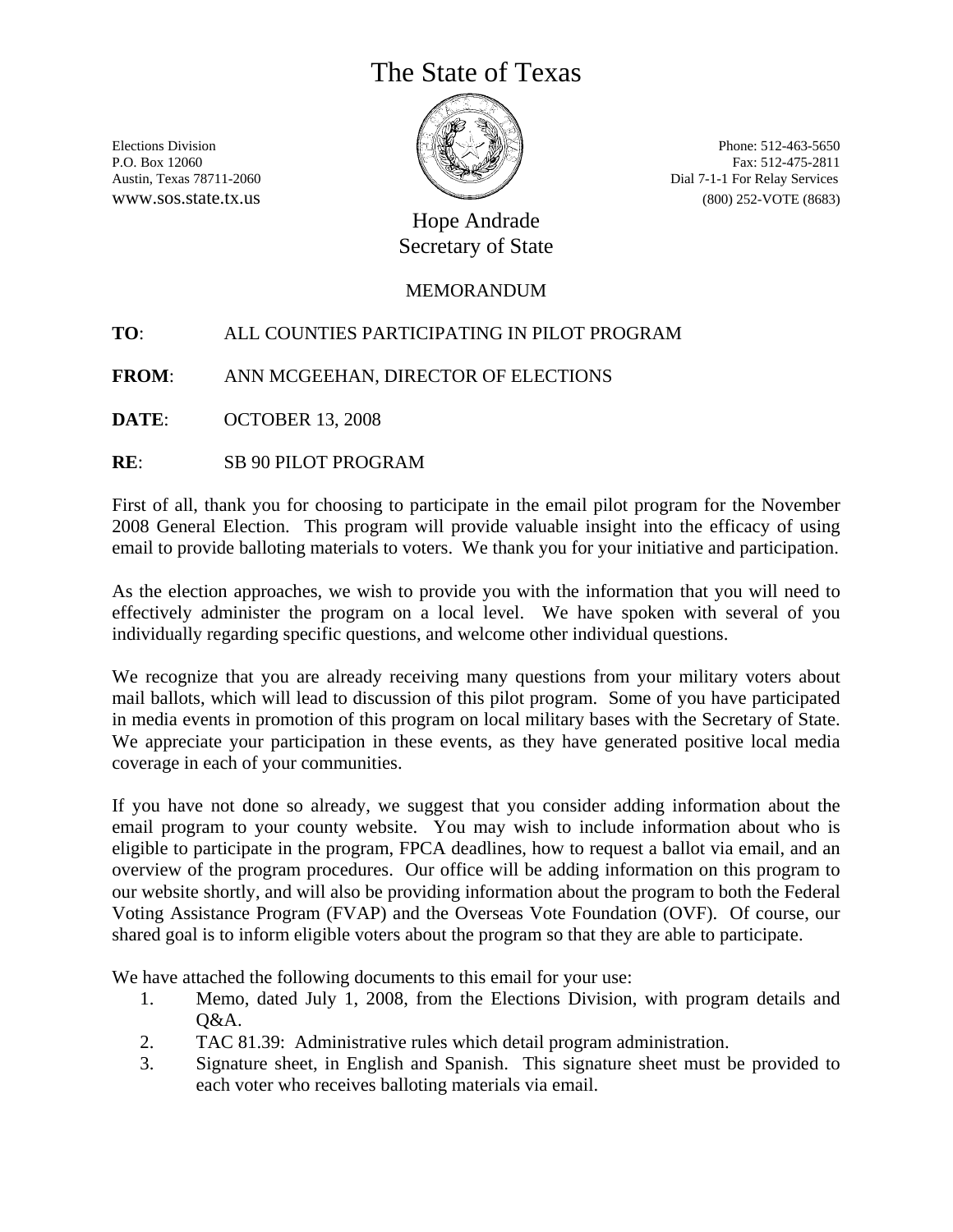## MEMORANDUM Page 2

We have also provided the answers to some of the questions we have received, and some which we anticipate:

## **Question: If we email a voter their ballot, they have to mail it back, right?**

**Answer:** Yes. Under no circumstances may a voter return their ballot by email. All voters must mail back their marked ballots using regular mail – with the exception of voters eligible to fax their ballots. The only voters eligible to fax their ballots back are those in hostile fire/imminent danger pay zones and/or combat zones. Our office will be sending a memo with a list of hostile fire/combat zones shortly.

## **Question: What if a voter emails me from a hotmail address or another email that is not ".mil" and asks me to email them their ballot?**

**Answer:** Respond to that email and ask them to email you with the request for their ballot from their ".mil" email address. The program rules are specific; only voters with ".mil" email addresses may request ballots, and ballots may only be sent to a ".mil" address. Therefore, the easiest way to confirm both the security of the request and the identity of the requesting voter is to ask them to email their request from that ".mil" account.

# Question: We mailed our ballots right before the deadline of September 20<sup>th</sup>. As early as **the 21st, we were already receiving emails requesting ballots via email. The mailed ballots are on their way. Can we tell the voters to wait?**

**Answer:** No. If you receive an email request from a valid FPCA voter in your county after September  $21<sup>st</sup>$ , you must email them the appropriate balloting materials. While we agree that, in some circumstances, the official ballot may reach the voter with plenty of time to be returned by election day, we also realize that the circumstances for sending and receiving mail vary greatly among our military members. To that end, as a participant in the pilot program, you must honor each valid request.

## **Question: What is the list of materials that we must send to each voter?**

**Answer:** The following materials must be emailed to each voter:

- Ballot:
- Ballot instructions:
- Signature sheet;
- Security envelope template (information about how to print this envelope from the Federal Voting Assistance Program (FVAP) website);
- Mailing envelope template (information about how to print this envelope from the Federal Voting Assistance Program (FVAP) website);
- List of certified write-in candidates; and
- Any other materials you send to regular by mail voters.

## **Question: The links on the previous memo to the envelope forms are not working. Where can we find this information?**

**Answer:** We apologize for any confusion this has caused. Following our distribution of that memo and information on the pilot program, FVAP extensively redesigned their website in advance of this election. To that end, the location of the links for envelopes has changed. Both the postage-paid and security envelopes may be downloaded from this link: http://www.fvap.gov/for-voting-assistance-officers/index.html.